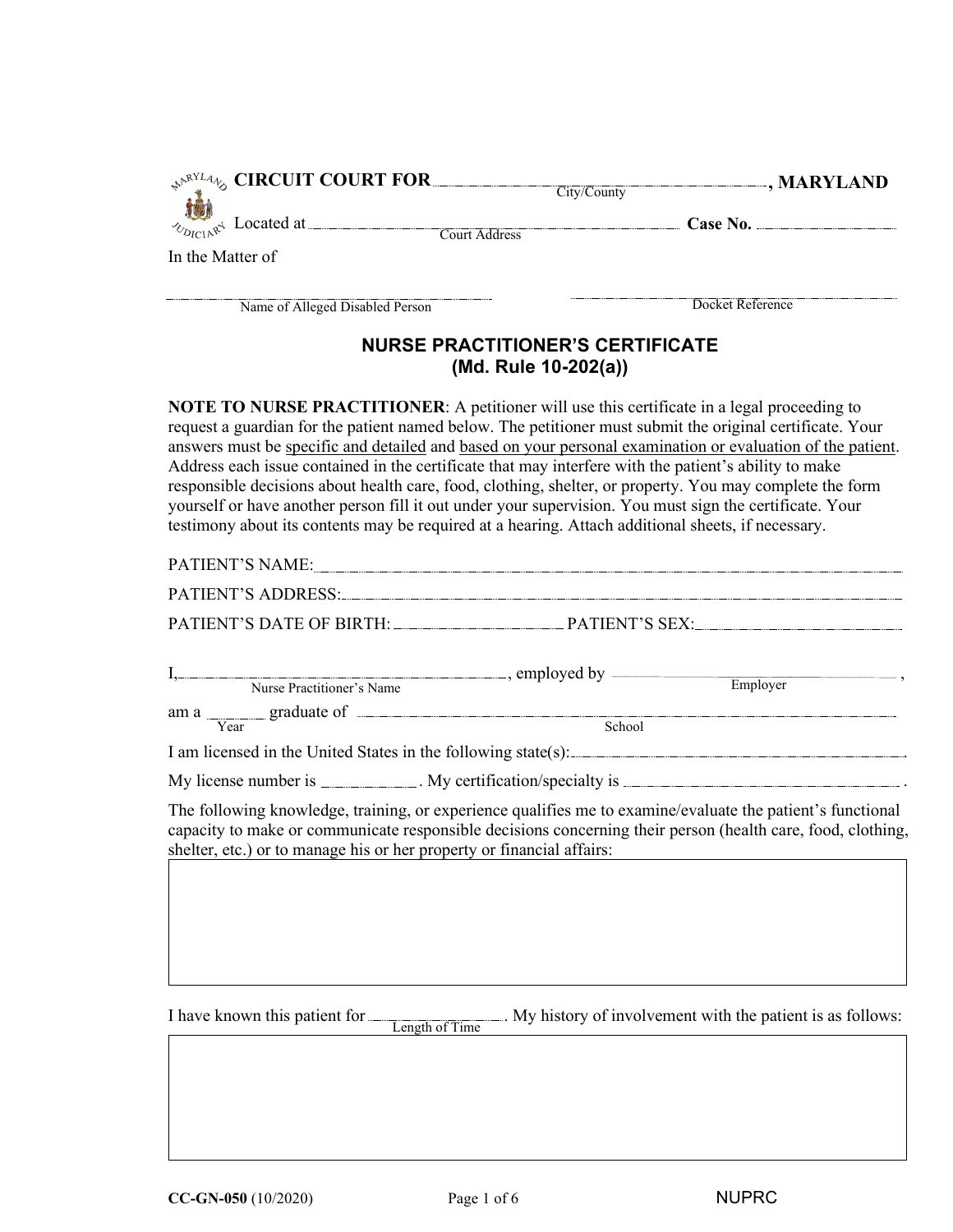### **EXAMINATION/EVALUATION AND DIAGNOSIS**

I personally examined/evalutated the above-named patient (select all that apply):

#### $\Box$  in person at (select all that apply):

| $\square$ a hospital/professional office/other facility,<br>on<br>Date(s)                                                                                                                                                      | Facility name |              |
|--------------------------------------------------------------------------------------------------------------------------------------------------------------------------------------------------------------------------------|---------------|--------------|
| $\Box$ at the patient's residence on $\Box$                                                                                                                                                                                    |               |              |
| $\Box$ other location: Description                                                                                                                                                                                             |               | . located at |
| Address Andreas Address Address and Address Address and Address and Address Address and Address and Address and Address and Address and Address and Address and Address and Address and Address and Address and Address and Ad | . on          | Date(s)      |
| $\Box$ remotely, with audio and visual access to the patient, using                                                                                                                                                            |               | Platform     |
| I did not meet with the patient in person because<br>on<br>Date(s)                                                                                                                                                             |               |              |

The following individual(s) assisted the patient with the virtual examination/evaluation.

| Full Name | Title/Relationship | Phone Number | Email (if any) |
|-----------|--------------------|--------------|----------------|
|           |                    |              |                |
|           |                    |              |                |
|           |                    |              |                |
|           |                    |              |                |
|           |                    |              |                |
|           |                    |              |                |

| The most recent examination/evaluation lasted approximately |                | I performed or ordered |
|-------------------------------------------------------------|----------------|------------------------|
|                                                             | Length of Time |                        |
| the following tests and/or procedures:                      |                |                        |

I communicated with the patient in the following manner:

 $\Box$  English

☐ Other language:

□ Other means: **Describe** 

Upon examination/evaluation of the patient, I report the following findings:

### **PHYSICAL AND MENTAL CONDITIONS**

#### **Physical conditions**

□ None

 $\Box$  The patient has the following physical diagnoses:

**CC-GN-050** (10/2020) Page 2 of 6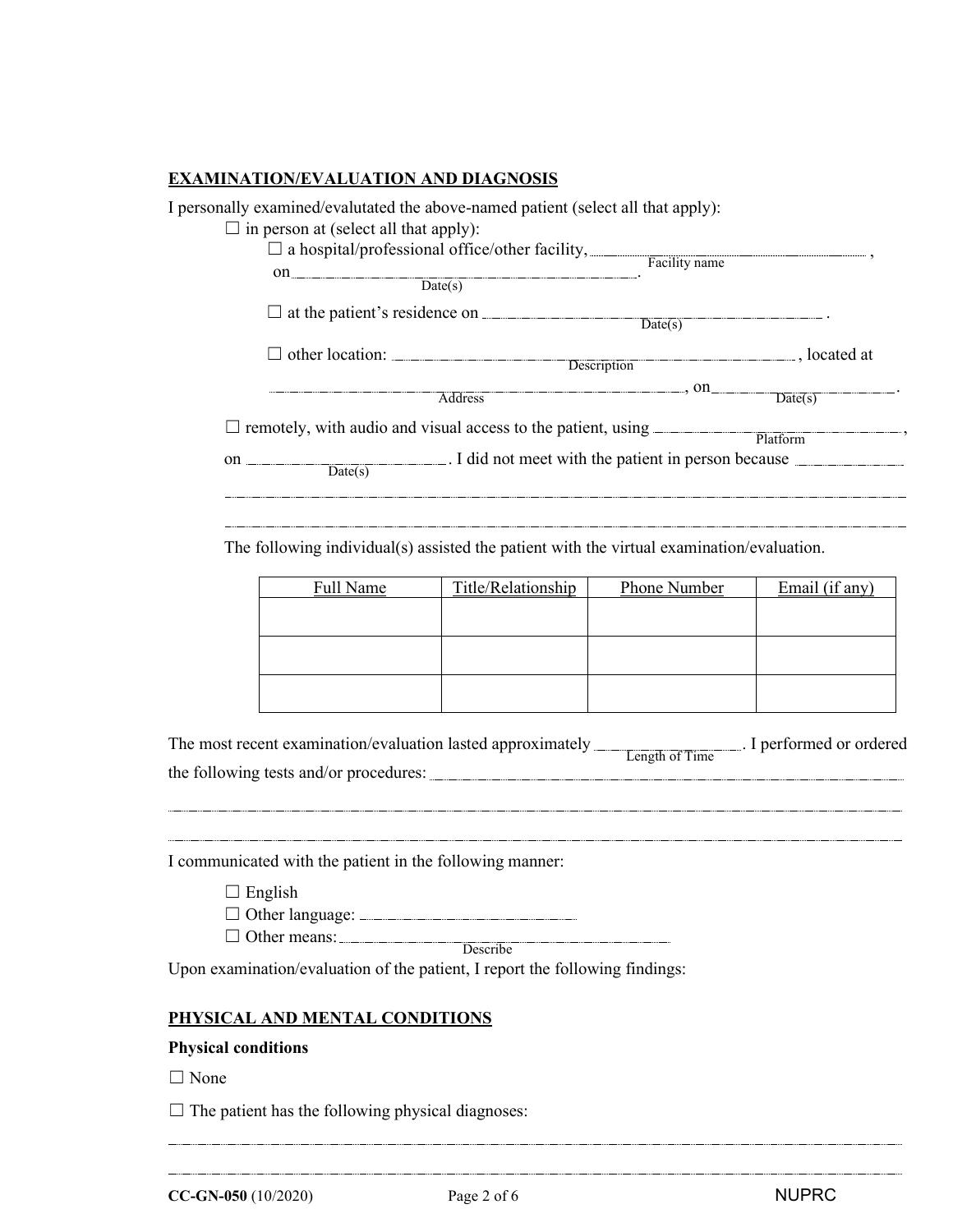| Overall physical health: $\Box$ Excellent $\Box$ Good $\Box$ Fair $\Box$ Poor<br>Explain:                 |                                                                                                                                                                                   |              |
|-----------------------------------------------------------------------------------------------------------|-----------------------------------------------------------------------------------------------------------------------------------------------------------------------------------|--------------|
| Overall physical health will: $\Box$ Improve $\Box$ Be stable $\Box$ Decline $\Box$ Uncertain<br>Explain: |                                                                                                                                                                                   |              |
| <b>Mental conditions</b>                                                                                  |                                                                                                                                                                                   |              |
| $\Box$ None                                                                                               | $\Box$ The patient has the following mental (DSM-5) diagnoses (attach additional sheets if needed):                                                                               |              |
| Diagnostic Code                                                                                           | Description                                                                                                                                                                       |              |
|                                                                                                           | $\Box$ Mild $\Box$ Moderate $\Box$ Severe                                                                                                                                         |              |
|                                                                                                           | $\Box$ Mild $\Box$ Moderate $\Box$ Severe                                                                                                                                         |              |
|                                                                                                           | $\Box$ Mild $\Box$ Moderate $\Box$ Severe                                                                                                                                         |              |
|                                                                                                           | Overall mental health will: $\Box$ Improve* $\Box$ Be stable $\Box$ Decline $\Box$ Uncertain                                                                                      |              |
|                                                                                                           | *If improvement is possible, the individual should be re-examined/re-evaluated in _____ weeks.                                                                                    |              |
|                                                                                                           | The mental diagnosis/diagnoses affect functioning as follows:                                                                                                                     |              |
|                                                                                                           |                                                                                                                                                                                   |              |
|                                                                                                           | Do temporary causes of mental impairment exist? $\Box$ Yes $\Box$ No $\Box$ Uncertain<br>If yes, have they been examined or evaluated and treated? $\Box$ Yes $\Box$ No Explain:  |              |
|                                                                                                           | Do reversible causes of mental impairment exist? $\Box$ Yes $\Box$ No $\Box$ Uncertain<br>If yes, have they been examined or evaluated and treated? $\Box$ Yes $\Box$ No Explain: |              |
| CC-GN-050 (10/2020)                                                                                       | Page 3 of 6                                                                                                                                                                       | <b>NUPRC</b> |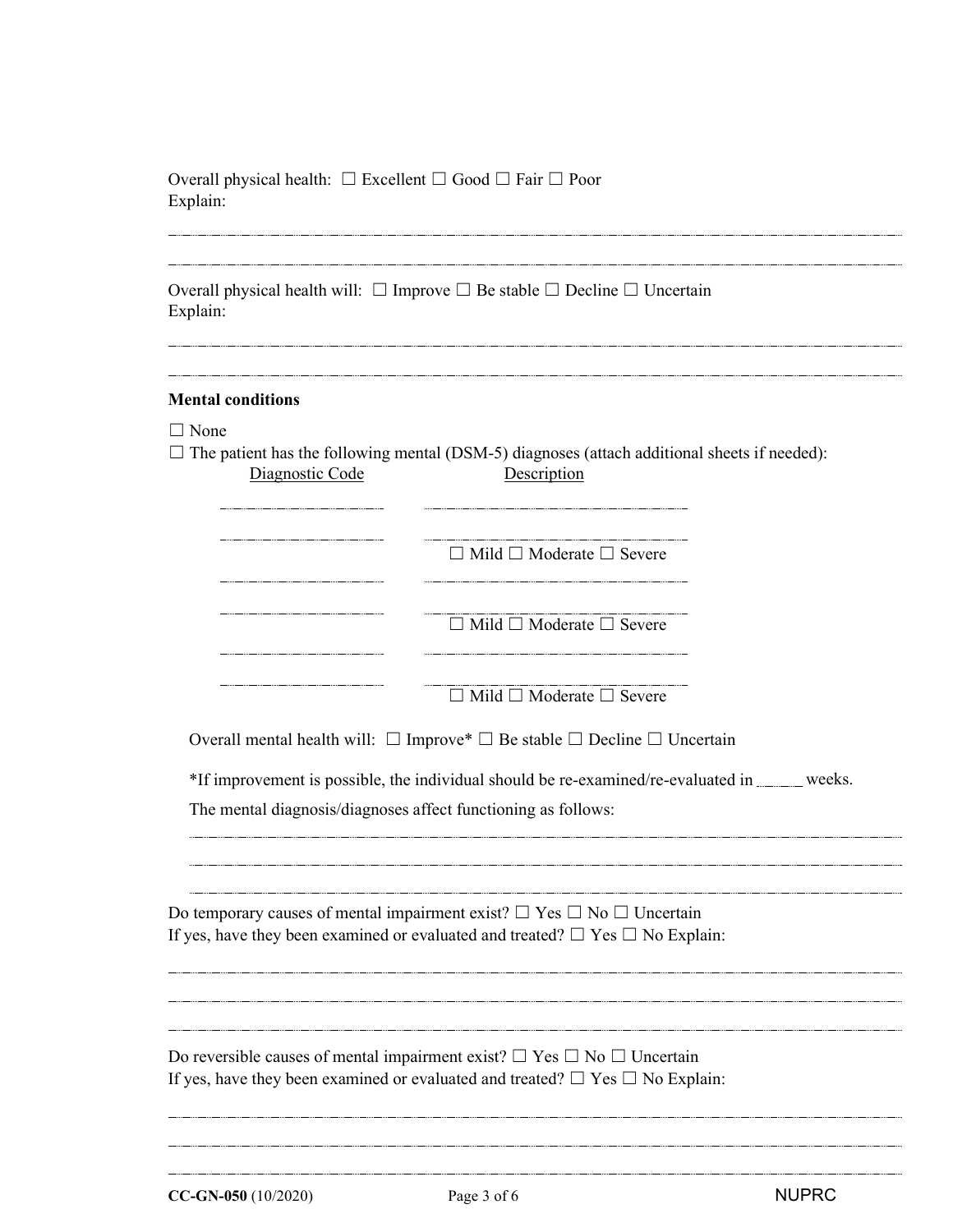| <b>List all medications:</b><br><b>Name</b> | <b>Purpose</b> | Dosage/Schedule |
|---------------------------------------------|----------------|-----------------|
|                                             |                |                 |
|                                             |                |                 |
|                                             |                |                 |
|                                             |                |                 |
|                                             |                |                 |
|                                             |                |                 |

# **Reversible or temporary somatic factors**

Are there factors (hearing, vision or speech impairment, etc.) that incapacitate the patient that could improve with time, treatment, or assistive devices?

☐ Yes ☐ No ☐ Uncertain Explain:

# **COGNITIVE FUNCTION**

#### **Alertness/level of consciousness**

Overall impairment: ☐ None ☐ Mild ☐ Moderate ☐ Severe ☐ Non-responsive Describe below or  $\Box$  in attachment

### **Memory, cognitive, and executive functioning**

Overall impairment: ☐ None ☐ Mild ☐ Moderate ☐ Severe ☐ Non-responsive Describe below or  $\Box$  in attachment

#### **Fluctuation**

Symptoms vary in frequency, severity, or duration:  $\Box$  Yes  $\Box$  No  $\Box$  Uncertain Describe below or  $\Box$  in attachment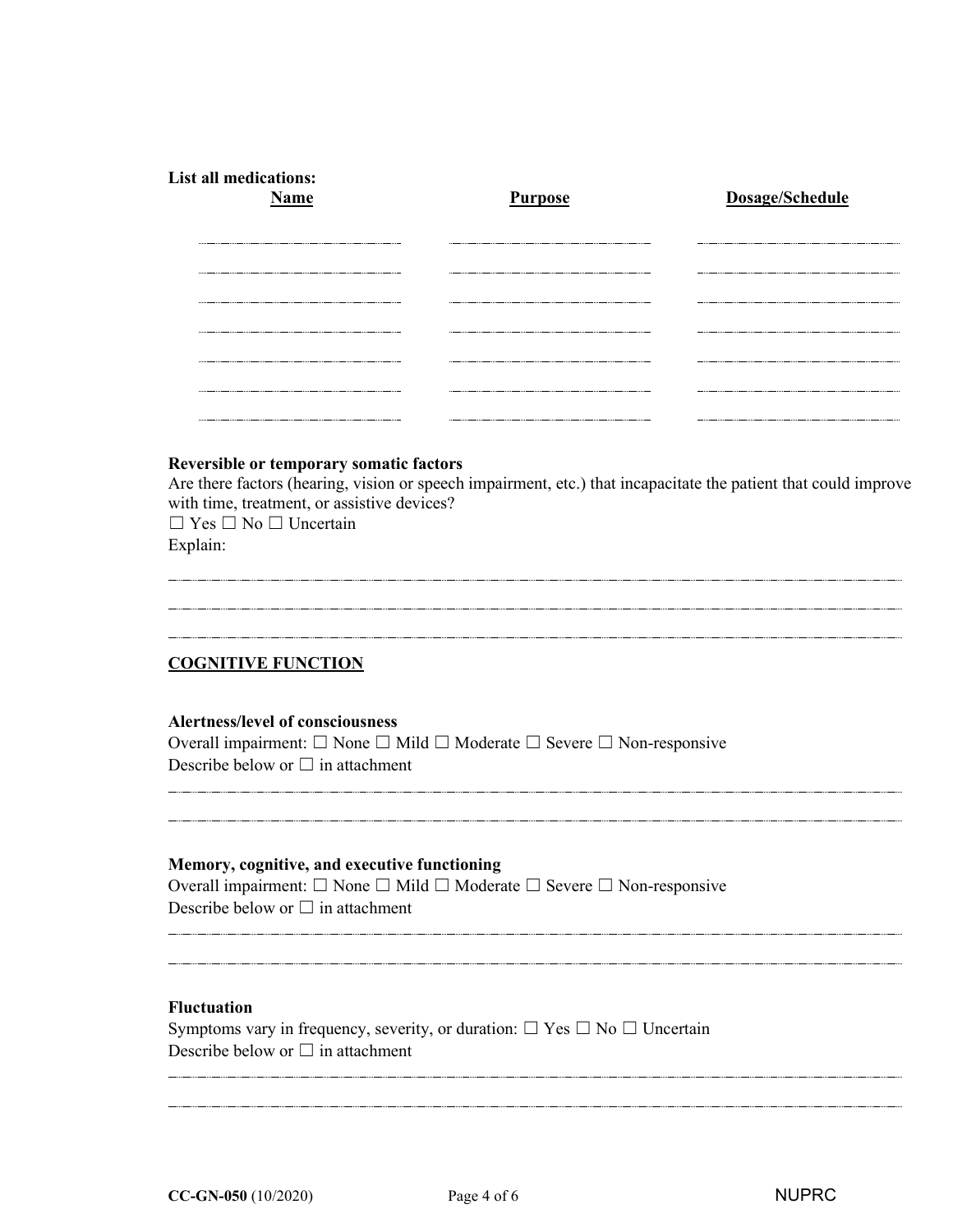#### **EVERYDAY FUNCTIONING**

The patient **is capable** of performing the Instrumental Activities of Daily Living (IADLs) (select all that apply):

☐ Managing finances effectively (select one): ☐ without assistance ☐ with assistance, specifically:

☐ Managing transportation needs (select one): ☐ without assistance ☐ with assistance, specifically:

 $\Box$  Managing communication (e.g., telephone and mail) (select one):  $\Box$  without assistance  $\Box$  with assistance, specifically:

☐ Managing medication (select one): ☐without assistance ☐with assistance, specifically:

 $\Box$  Other executive functions (describe):

The patient **is capable** of participating in the following civil or legal matters (select all that apply):

- $\Box$  Signing documents
- $\Box$  Retaining legal counsel
- $\Box$  Participating in legal proceedings
- $\Box$  Other (describe):

# **INSTITUTIONAL CARE**

The patient (select one):

□ **does** require institutional care.

☐ **does not** require institutional care.

 $\Box$  can reside in the community with appropriate support, specifically:

#### **NEED FOR GUARDIANSHIP OF THE PERSON**

# (Select One):

 $\Box$  In my professional opinion and based on my personal examination/evaluation, it is more likely than not that the patient (**select one**)  $\Box$  **does**  $\Box$  **does not** have a disability that prevents them from making or communicating **any** responsible decisions concerning their **person**.

 $\Box$  In my professional opinion and based on my personal examination/evaluation, it is more likely than not that the patient has a disability that prevents them from making or communicating **some** responsible decisions concerning their **person**. Specifically, the patient is able to make decisions regarding: